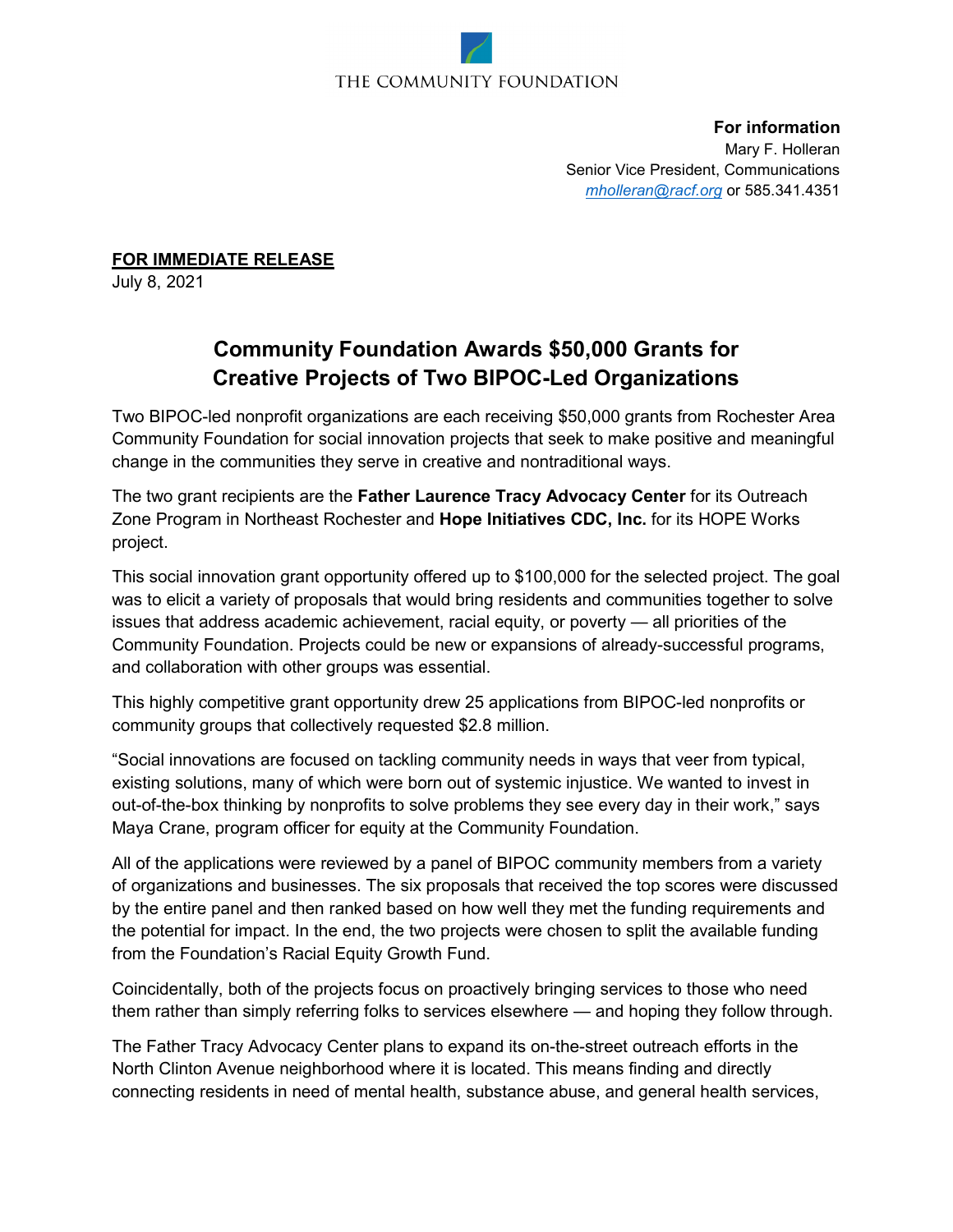## THE COMMUNITY FOUNDATION

food, clothing, and access to educational, cultural and work training opportunities right where they live. This is accomplished through a collaboration with several partners already serving this area. Plans include:

- Creating more access to tele-health and tele-mental health services;
- Opening a community food pantry;
- Establishing a community learning center for an arts and culturally based education program for children in first to third grades, youth programs and activities, as well as programs for families, teachers in training, and current educators;
- Expanding on an existing work training program with the City of Rochester that will provide daily stipends as individuals learn about employment expectations and gain experience working on beautification projects at the International Plaza and Don Samuel Torres Park.

"There are a lot of intangible results that will come out of supporting this," says Orlando Ortiz, a member of the community review panel who is manufacturing manager at The Gleason Works and president of the Puerto Rican Festival.

"We are grateful for Rochester Area Community Foundation's reinvestment in neighborhoods. We look forward to using these funds to improve the quality of life for the residents of the La Avenida community," says Rudy Rivera, CEO of the center named for a beloved Catholic priest who served the Latino community in the neighborhood for several decades.

With its grant, Hope Initiatives will enhance its Job Readiness and Retention program to proactively help men and women returning to the community after time in jail. Those who have experienced chronic unemployment or those who want to improve their employability also can participate in the program, which will include support and intervention for up to 24 months after being placed in a job.

"I know that in the Black and Brown communities it's tough sometimes for recent inmates to find housing, jobs, and the right skillsets to be productive. I think it is really important that within the first 30 to 60 days they have the right resources so they don't end up going back to jail or prison because of the struggles to figure out life as we know it," said Tashanda Thomas, a member of the community review panel and chief human resources officer at WXXI.

Local law enforcement agencies will help identify individuals deemed low or medium risks and scheduled to leave jail. Once trained, HOPE Works case managers will work with the individuals for 30 to 90 days before their release to assess their interests and readiness, help complete an application for public benefits, secure identification, locate available housing, healthcare and food — whatever is needed to set them up for a successful reentry to the community.

Once out of jail, the case managers will meet with them to help with ongoing needs and begin the process of preparing for employment. They will connect the individuals with hands-on learning opportunities, training on changing behaviors and behavior patterns, and internships, with the goal of obtaining a job and a sustainable career within six to 18 months with selected employer partners.